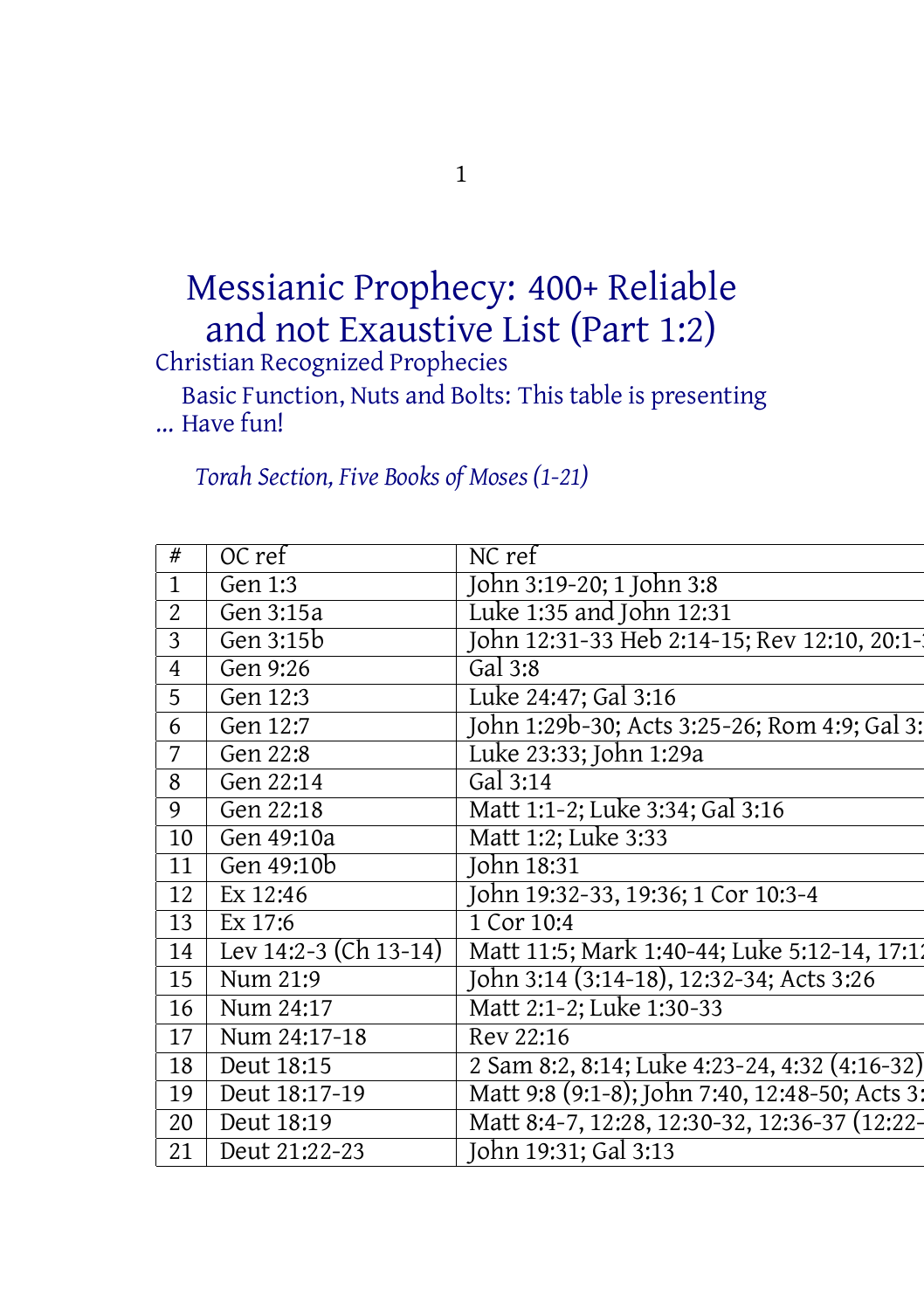*Books of History (22-29)*

| $#$ OC ref $N$ C ref     |                                                                        |                    |
|--------------------------|------------------------------------------------------------------------|--------------------|
| 22 Ruth 4:12-17 Gal 3:13 |                                                                        | Descendent of Boa: |
|                          | 23 2 Sam 7:12-13   Matt 1:1, 1:6, 1:12; Luke 3:31   "Messiah is descen |                    |
|                          | 24 2 Sam 7:16b 1 Chr 17:11-14; Luke 1:32-33 Messiah, as a desce        |                    |
|                          | 25 2 Sam 7:13-14 1 Chr 17:11-14; Luke 1:31-35 Messiah is the son       |                    |
| 26 2 Sam 22:50 Rom 15:9  | Messiah is praised                                                     |                    |
|                          | 27 1 Chr 5:2 Luke 3:33 Messiah is a descer                             |                    |
|                          | 28 1 Chr 17:11-12 Luke 1:32-33; Heb 1:5-8 Messiah, as a desce          |                    |
|                          | 29 1 Chr 17:13-15 Luke 1:33; Heb 1:5-8 Messiah is the son              |                    |
|                          |                                                                        |                    |

*Psalms Praises (30-137)*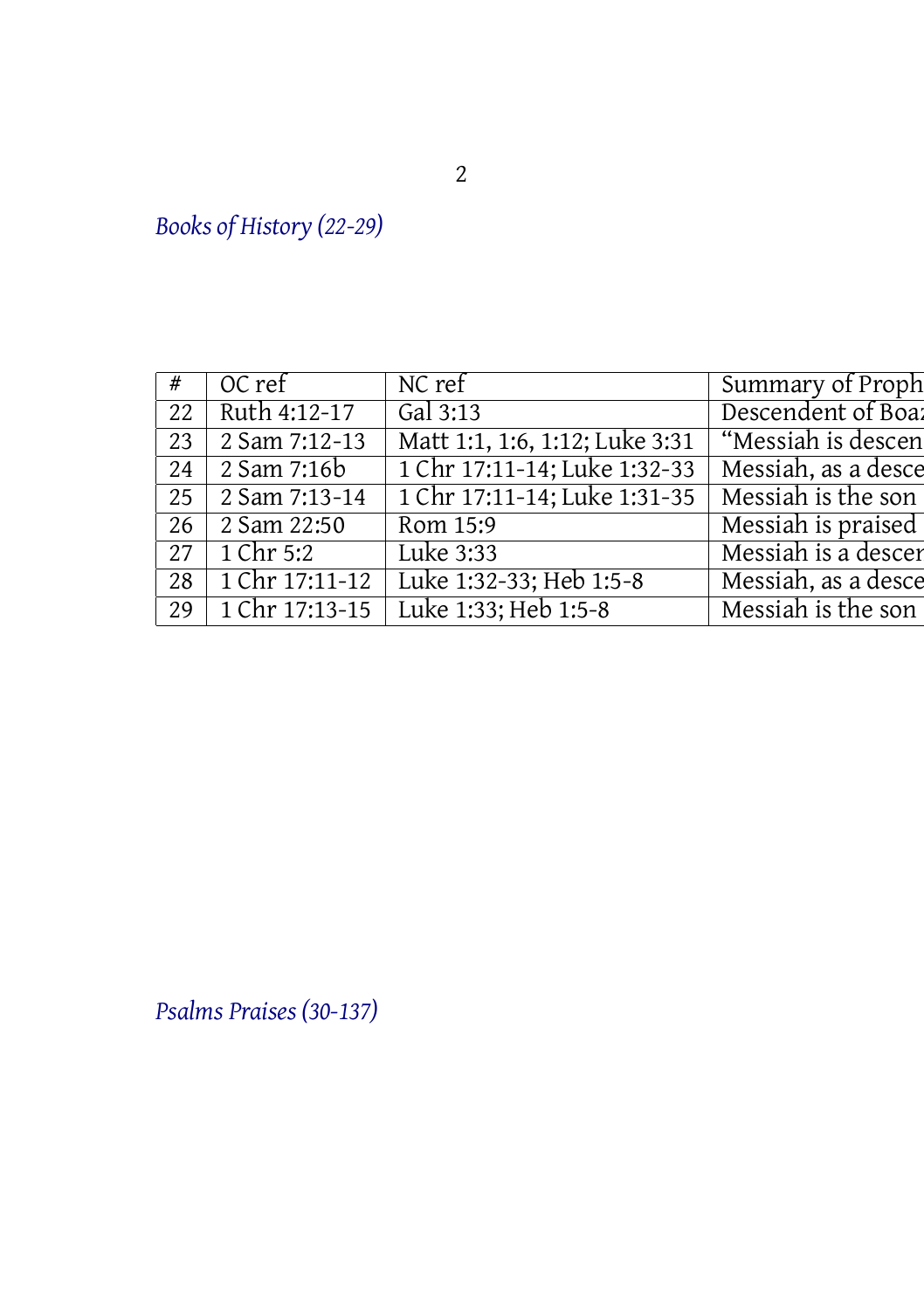| Acts 2:23, 4:25-28<br>Acts 2:27b-28<br>John 3:36, 5:43 (context John 5:14-4<br>Heb 12:22, 12:28<br>Matt 2:2; John 18:37<br>Luke 1:35; John 10:36; Acts 13:30-33<br>John 17:4-10 (Context 17:4-24); Acts<br>Matt 28:18<br>Matthew 17:5; John 3:36<br>John 3:36, 5:43 (context John 5:14-4<br>Matt 21:15-16<br>Acts 2:23-24, 3:17-18; 1 Cor 15:20-27<br>Matt 28:18; 1 Cor 15:27; Heb 2:8-9<br>Mark 16:6-7; Acts 2:24, 3:17-18, 13:3<br>Matt 27:46<br>Matt 27:46<br>Mark 15:34<br>Luke 23:21-25<br>Matt 27:39-40<br>Matt 27:43<br>Matt 1:20-21<br>Matt 26:56<br>Luke 23:33<br>John 19:33-34<br>Matt 27:48; John 19:28-29<br>Matt 27:38<br>Matt 27:41-43<br>Luke 23:33, 24:39<br>John 19:34, 19:36<br>Luke 23:35a; John 19:20<br>Matt 27:35; John 19:23-24<br>John 15:15; Heb 2:11-12<br>Rev 7:9-10<br>John 10:11, 10:14-15<br>Mark 14:55-59<br>Matt 27:42-43<br>Luke 24:38-39, 24:46; Acts 13:34-37 | NC ref |
|--------------------------------------------------------------------------------------------------------------------------------------------------------------------------------------------------------------------------------------------------------------------------------------------------------------------------------------------------------------------------------------------------------------------------------------------------------------------------------------------------------------------------------------------------------------------------------------------------------------------------------------------------------------------------------------------------------------------------------------------------------------------------------------------------------------------------------------------------------------------------------------------------|--------|
|                                                                                                                                                                                                                                                                                                                                                                                                                                                                                                                                                                                                                                                                                                                                                                                                                                                                                                  |        |
|                                                                                                                                                                                                                                                                                                                                                                                                                                                                                                                                                                                                                                                                                                                                                                                                                                                                                                  |        |
|                                                                                                                                                                                                                                                                                                                                                                                                                                                                                                                                                                                                                                                                                                                                                                                                                                                                                                  |        |
|                                                                                                                                                                                                                                                                                                                                                                                                                                                                                                                                                                                                                                                                                                                                                                                                                                                                                                  |        |
|                                                                                                                                                                                                                                                                                                                                                                                                                                                                                                                                                                                                                                                                                                                                                                                                                                                                                                  |        |
|                                                                                                                                                                                                                                                                                                                                                                                                                                                                                                                                                                                                                                                                                                                                                                                                                                                                                                  |        |
|                                                                                                                                                                                                                                                                                                                                                                                                                                                                                                                                                                                                                                                                                                                                                                                                                                                                                                  |        |
|                                                                                                                                                                                                                                                                                                                                                                                                                                                                                                                                                                                                                                                                                                                                                                                                                                                                                                  |        |
|                                                                                                                                                                                                                                                                                                                                                                                                                                                                                                                                                                                                                                                                                                                                                                                                                                                                                                  |        |
|                                                                                                                                                                                                                                                                                                                                                                                                                                                                                                                                                                                                                                                                                                                                                                                                                                                                                                  |        |
|                                                                                                                                                                                                                                                                                                                                                                                                                                                                                                                                                                                                                                                                                                                                                                                                                                                                                                  |        |
|                                                                                                                                                                                                                                                                                                                                                                                                                                                                                                                                                                                                                                                                                                                                                                                                                                                                                                  |        |
|                                                                                                                                                                                                                                                                                                                                                                                                                                                                                                                                                                                                                                                                                                                                                                                                                                                                                                  |        |
|                                                                                                                                                                                                                                                                                                                                                                                                                                                                                                                                                                                                                                                                                                                                                                                                                                                                                                  |        |
|                                                                                                                                                                                                                                                                                                                                                                                                                                                                                                                                                                                                                                                                                                                                                                                                                                                                                                  |        |
|                                                                                                                                                                                                                                                                                                                                                                                                                                                                                                                                                                                                                                                                                                                                                                                                                                                                                                  |        |
|                                                                                                                                                                                                                                                                                                                                                                                                                                                                                                                                                                                                                                                                                                                                                                                                                                                                                                  |        |
|                                                                                                                                                                                                                                                                                                                                                                                                                                                                                                                                                                                                                                                                                                                                                                                                                                                                                                  |        |
|                                                                                                                                                                                                                                                                                                                                                                                                                                                                                                                                                                                                                                                                                                                                                                                                                                                                                                  |        |
|                                                                                                                                                                                                                                                                                                                                                                                                                                                                                                                                                                                                                                                                                                                                                                                                                                                                                                  |        |
|                                                                                                                                                                                                                                                                                                                                                                                                                                                                                                                                                                                                                                                                                                                                                                                                                                                                                                  |        |
|                                                                                                                                                                                                                                                                                                                                                                                                                                                                                                                                                                                                                                                                                                                                                                                                                                                                                                  |        |
|                                                                                                                                                                                                                                                                                                                                                                                                                                                                                                                                                                                                                                                                                                                                                                                                                                                                                                  |        |
|                                                                                                                                                                                                                                                                                                                                                                                                                                                                                                                                                                                                                                                                                                                                                                                                                                                                                                  |        |
|                                                                                                                                                                                                                                                                                                                                                                                                                                                                                                                                                                                                                                                                                                                                                                                                                                                                                                  |        |
|                                                                                                                                                                                                                                                                                                                                                                                                                                                                                                                                                                                                                                                                                                                                                                                                                                                                                                  |        |
|                                                                                                                                                                                                                                                                                                                                                                                                                                                                                                                                                                                                                                                                                                                                                                                                                                                                                                  |        |
|                                                                                                                                                                                                                                                                                                                                                                                                                                                                                                                                                                                                                                                                                                                                                                                                                                                                                                  |        |
|                                                                                                                                                                                                                                                                                                                                                                                                                                                                                                                                                                                                                                                                                                                                                                                                                                                                                                  |        |
|                                                                                                                                                                                                                                                                                                                                                                                                                                                                                                                                                                                                                                                                                                                                                                                                                                                                                                  |        |
|                                                                                                                                                                                                                                                                                                                                                                                                                                                                                                                                                                                                                                                                                                                                                                                                                                                                                                  |        |
|                                                                                                                                                                                                                                                                                                                                                                                                                                                                                                                                                                                                                                                                                                                                                                                                                                                                                                  |        |
|                                                                                                                                                                                                                                                                                                                                                                                                                                                                                                                                                                                                                                                                                                                                                                                                                                                                                                  |        |
|                                                                                                                                                                                                                                                                                                                                                                                                                                                                                                                                                                                                                                                                                                                                                                                                                                                                                                  |        |
|                                                                                                                                                                                                                                                                                                                                                                                                                                                                                                                                                                                                                                                                                                                                                                                                                                                                                                  |        |
|                                                                                                                                                                                                                                                                                                                                                                                                                                                                                                                                                                                                                                                                                                                                                                                                                                                                                                  |        |
|                                                                                                                                                                                                                                                                                                                                                                                                                                                                                                                                                                                                                                                                                                                                                                                                                                                                                                  |        |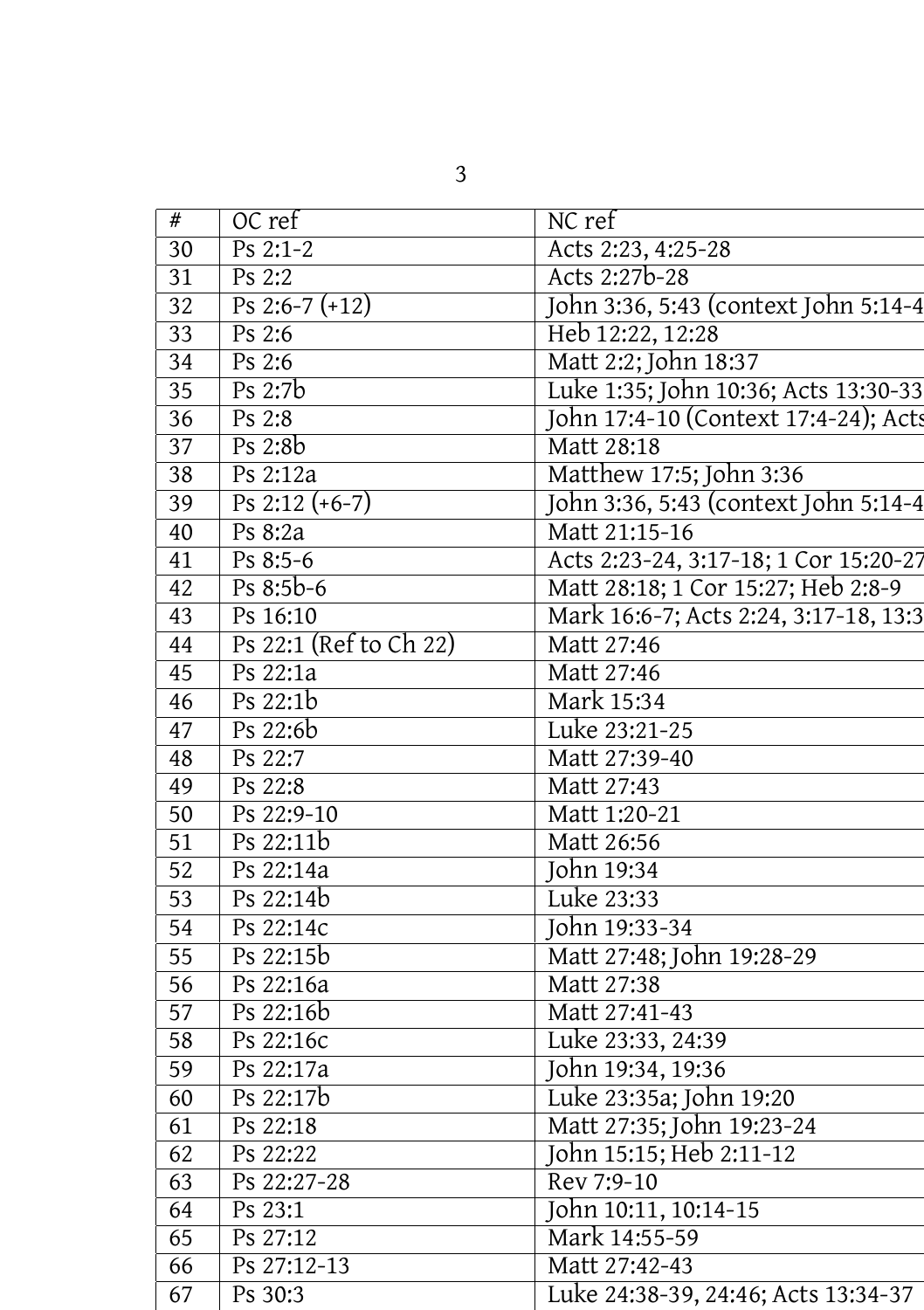*Wisdom and Intimate Poetry (138-141)*

| OC ref                                      |                                               |
|---------------------------------------------|-----------------------------------------------|
| 138 Prov 8:22-23                            | John 17:5, 17:24b; 1 Cor 1:24; Col 1:15-17    |
| $\sqrt{139}$ Prov 30:4c                     | Matt 3:16-17; John 3:13-15, 5:43 (context 5:1 |
| 140 Song of Songs 5:16 John 1:16-17         |                                               |
| 141   Song of Songs 5:16   Luke 4:22, 24:47 |                                               |

*Major Prophets (Prophets who wrote alot) (142-312) (Isaiah only 142-301)*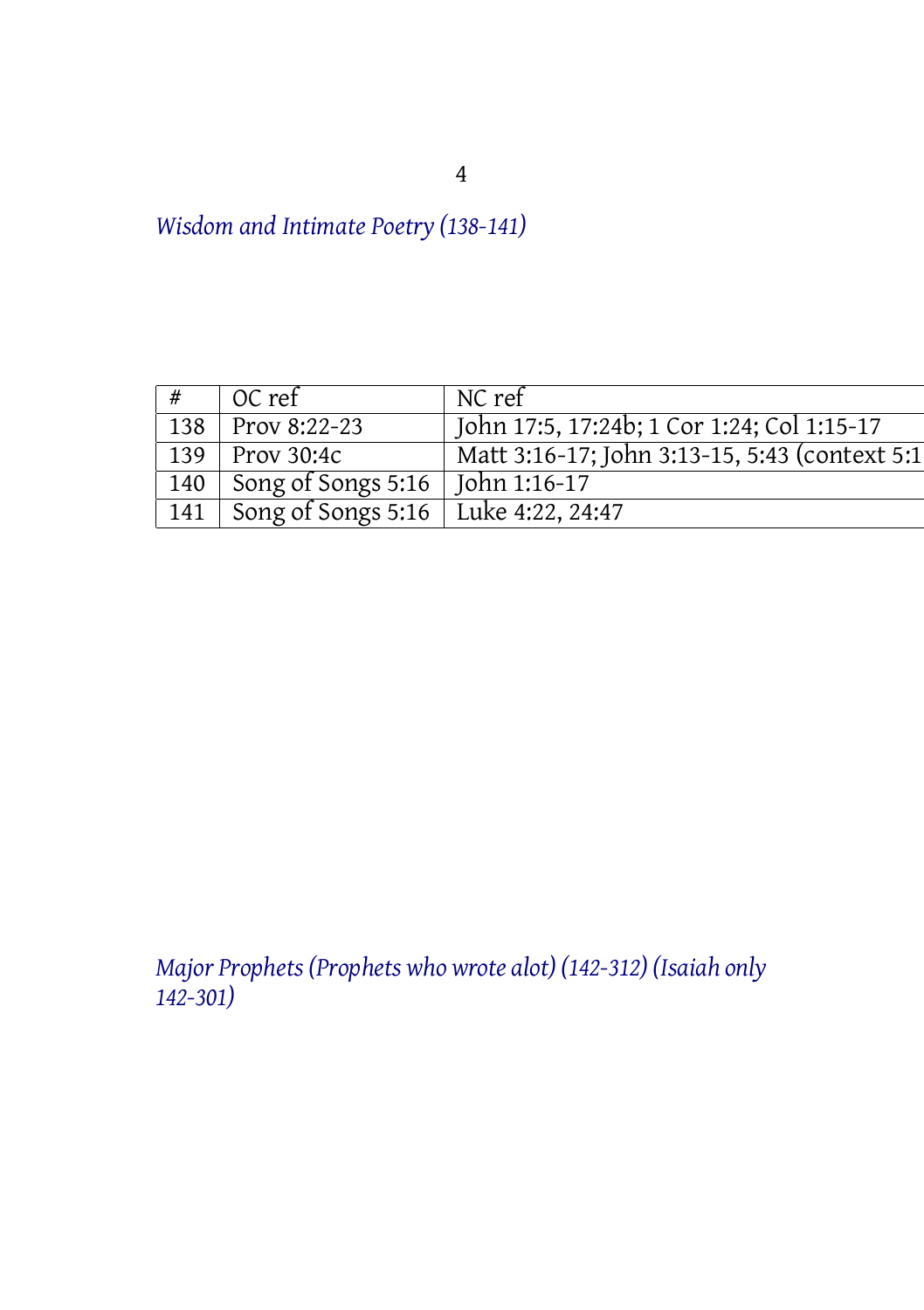| 8 OC ref MC ref 2447; 1 Cor 15:24-28 (See also Ps 2:6-7, 2:1<br>143 Is 6:9-10 Uohn 12:37-41<br>145 Is 6:9-10 Matt 13:13-17<br>145 Is 6:9-10 Matt 12:12:13 (Ol 223741)<br>145 Is 7:14a Matt 12:12:13:00-31<br>146 Is 7:14c Matt 12:12:1 |  |
|----------------------------------------------------------------------------------------------------------------------------------------------------------------------------------------------------------------------------------------|--|
|                                                                                                                                                                                                                                        |  |
|                                                                                                                                                                                                                                        |  |
|                                                                                                                                                                                                                                        |  |
|                                                                                                                                                                                                                                        |  |
|                                                                                                                                                                                                                                        |  |
|                                                                                                                                                                                                                                        |  |
|                                                                                                                                                                                                                                        |  |
|                                                                                                                                                                                                                                        |  |
|                                                                                                                                                                                                                                        |  |
| 179 Is 29:18 Mark 7:32-35, 10:46b, 10:49-52                                                                                                                                                                                            |  |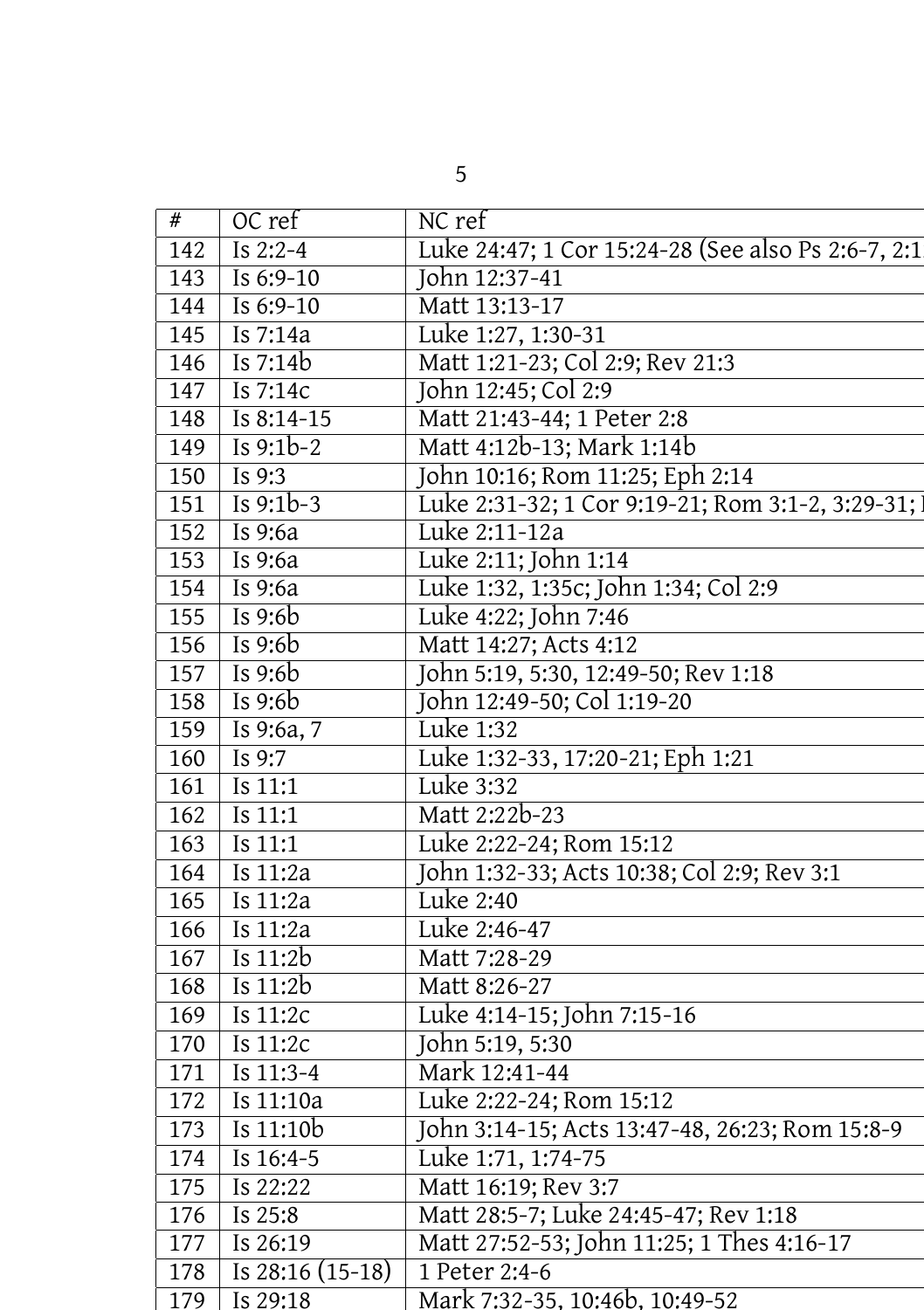*Minor Prophets (Prophets who wrote little) (313-401)*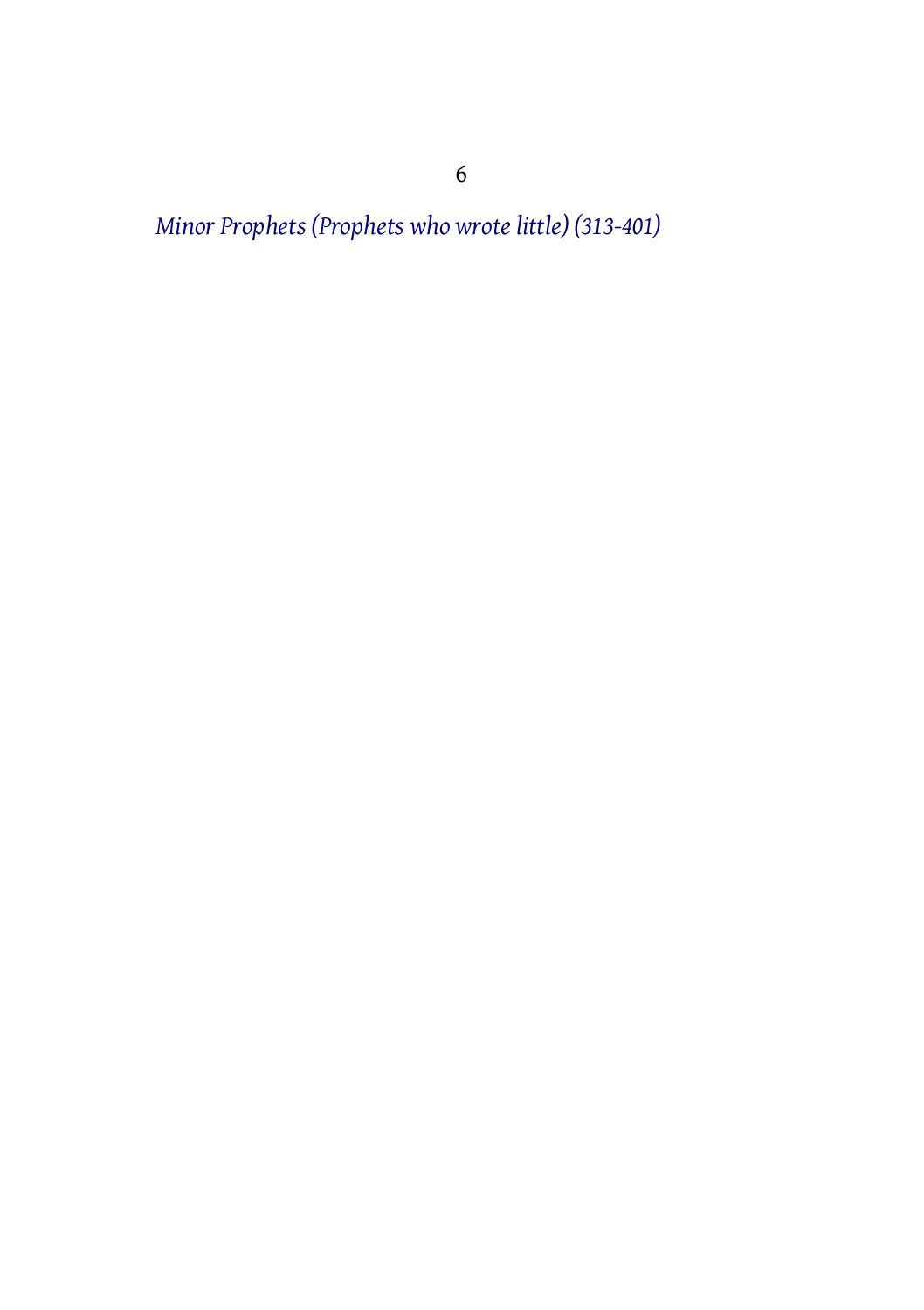| Dan 2:34-35 Matt 21:42; 1 Peter 2:4                                                                                                                                                                                       |  |
|---------------------------------------------------------------------------------------------------------------------------------------------------------------------------------------------------------------------------|--|
|                                                                                                                                                                                                                           |  |
|                                                                                                                                                                                                                           |  |
|                                                                                                                                                                                                                           |  |
|                                                                                                                                                                                                                           |  |
|                                                                                                                                                                                                                           |  |
| 1:33; Rev 2:26                                                                                                                                                                                                            |  |
|                                                                                                                                                                                                                           |  |
|                                                                                                                                                                                                                           |  |
|                                                                                                                                                                                                                           |  |
|                                                                                                                                                                                                                           |  |
| 318 Dan 9:24a<br>319 Dan 9:24a<br>320 Dan 9:24b<br>321 Dan 9:25<br>321 Dan 9:25<br>322 Dan 9:26a<br>423 Dan 9:26b<br>323 Dan 9:26b<br>423:33, 23:46<br>323 Dan 9:26b<br>423:33, 23:46<br>423 Dan 9:26b<br>422:37; Heb 2:9 |  |
|                                                                                                                                                                                                                           |  |
|                                                                                                                                                                                                                           |  |
|                                                                                                                                                                                                                           |  |
|                                                                                                                                                                                                                           |  |
|                                                                                                                                                                                                                           |  |
| 327 Hos 2:23 Rom 9:24-26; 1 Peter 2:10<br>328 Hos 3:5 Rom 11:11-15<br>329 Hos 3:4-5 Matt 23:38-39; Rom 11:25-29                                                                                                           |  |
|                                                                                                                                                                                                                           |  |
|                                                                                                                                                                                                                           |  |
| 1 Hos 11:1 Matt 2:13-15<br>2 Hos 11:1 Matt 2:13-15<br>3 Joel 2:28-29 John 20:19-22; Acts 2:1-4; Acts 2:16-18                                                                                                              |  |
|                                                                                                                                                                                                                           |  |
|                                                                                                                                                                                                                           |  |
|                                                                                                                                                                                                                           |  |
| Acts 10:5-35; Rom 10:8-13; Titus 2:11-13                                                                                                                                                                                  |  |
| Amos 5:20                 Matt 24:29; Luke 23:45; Referenced in Acts 2:19                                                                                                                                                 |  |
| 38   Amos 8:9   Matt 27:45                                                                                                                                                                                                |  |
| 9   Amos 9:11-12   Acts 15:16-18                                                                                                                                                                                          |  |
|                                                                                                                                                                                                                           |  |
|                                                                                                                                                                                                                           |  |
|                                                                                                                                                                                                                           |  |
| $\frac{342}{343}$ Mic 5:2a Matt 2:1-6; Luke 2:1-7; John 7:42                                                                                                                                                              |  |
|                                                                                                                                                                                                                           |  |
| 345 Mic 5:2b<br>346 Mic 5:2b<br>346 Mic 5:2c<br>347 Habakkuk 2:14 Rev 15:4                                                                                                                                                |  |
|                                                                                                                                                                                                                           |  |
|                                                                                                                                                                                                                           |  |
|                                                                                                                                                                                                                           |  |
|                                                                                                                                                                                                                           |  |
| 48 Zep 3:8 Rev 16:1, 19:11-16<br>49 Hag 2:6-9 Matt 21:12, 21:23; Heb 12:25-28                                                                                                                                             |  |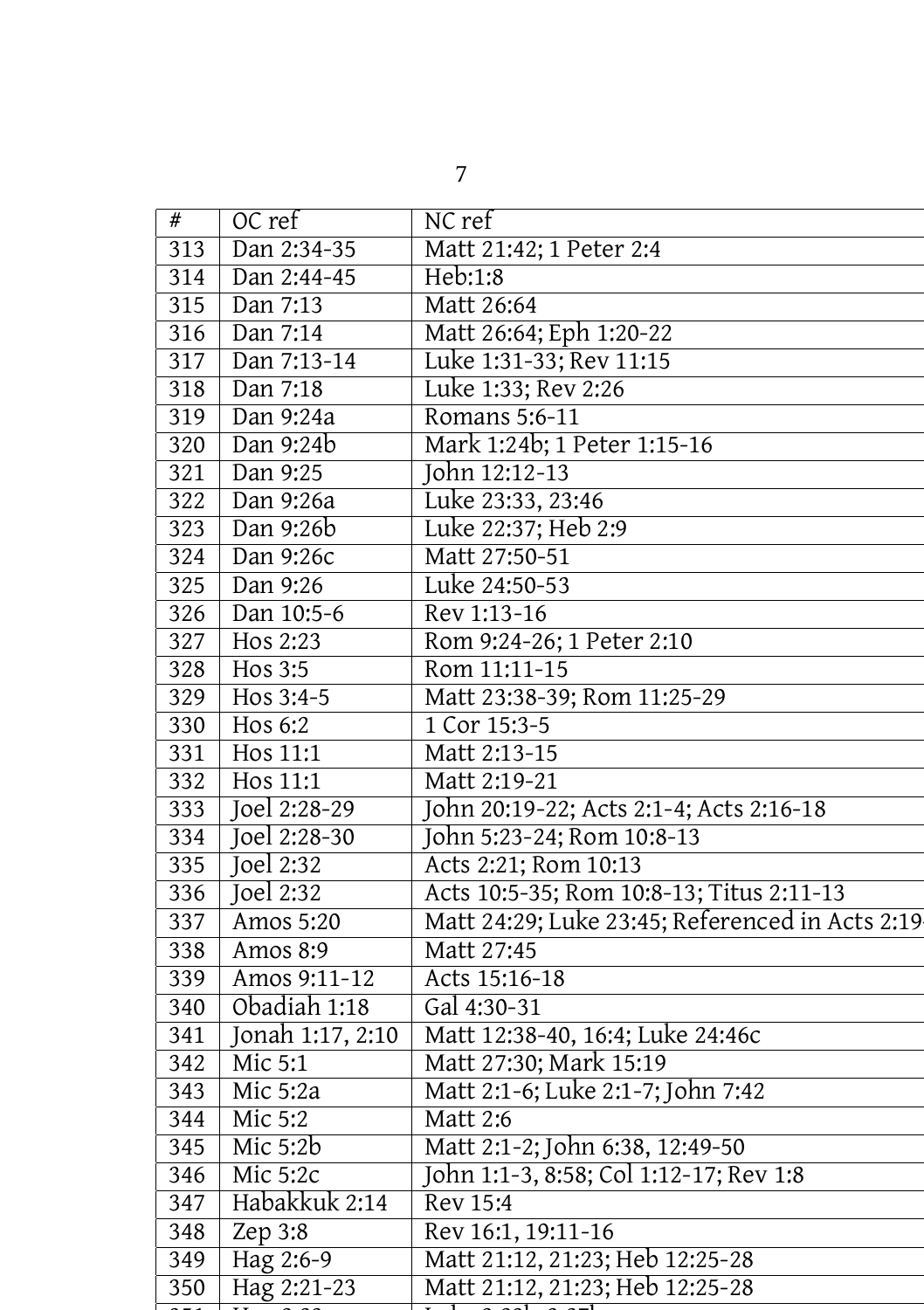Organized by Thomas Robinson for One Unity Resource Bible, 2016

Resources collected as common information, list was inspired by works yet original work presented. Resources used are noted in the OUR Bible Biblography.